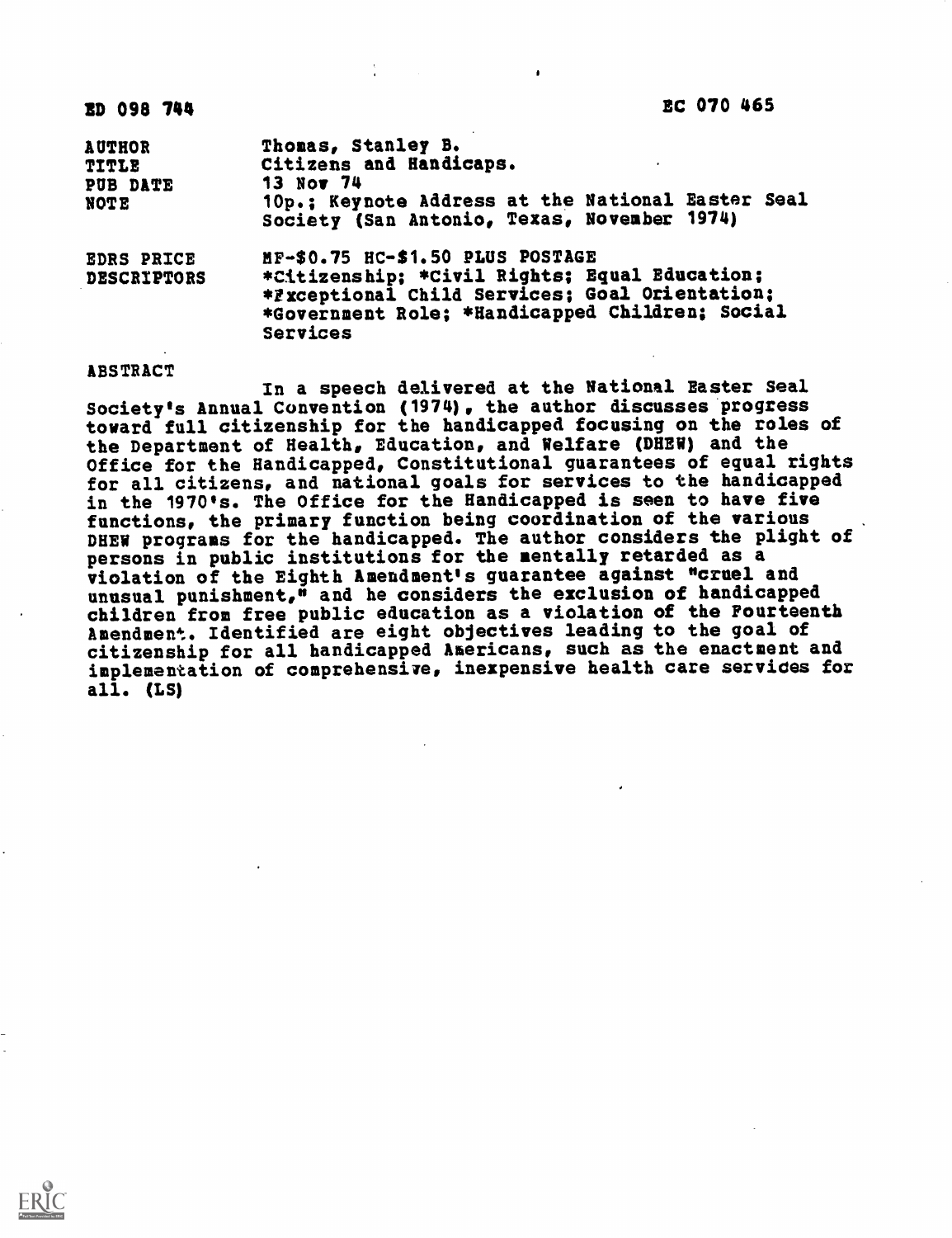$\hat{\mathbf{y}}$ 

 $\equiv$ 

## "CITIZENS AND HANDICAPS"

BEST COPY AVAILABLE

US DEPARTMENT OF HEALTH,<br>
EDUCATION & WELFARE<br>
NATIONAL INSTITUTE OF<br>
EDUCATION<br>
THIS DOCUMENT HAS BEEN REPRO<br>
DUCED EXACT MS AS RECEIVED FROM<br>
THE PERSON OR ORGANIZATION ORIGIN<br>
ATING IT POINTS OF VIEW OR OPINIONS<br>
SENT O

Al Keynote Address Delivered by the Honorable Stanley B. Thomas, Jr.

at the National Easter Seal Society's Annual Convention\*

November 13, 1974

San Antonio, Texas

Highlights:

Approximately 20 minutes in delivery

'Divides into seven sections:

Introduction °OHO-Serving America's Vulnerable Populations 'The Goal is in Sight 'Citizens and Handicaps **\*Setting National Priorities..and Frustrations** \*Goals for the Seventies °Summing Up

\*Convention Theme is: "Manana is Today (The Coal is in Sight)"

 $\sim$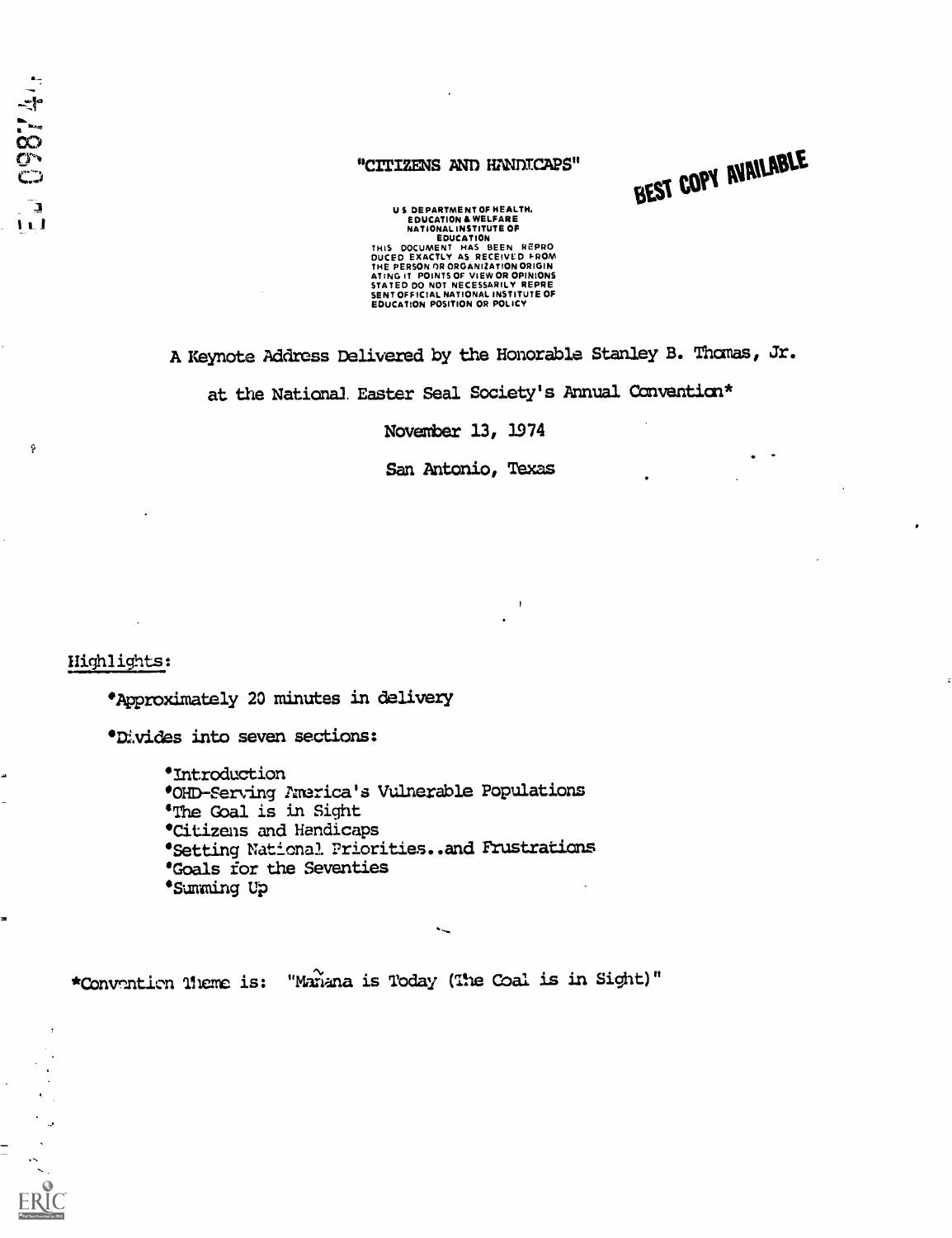# CITIZENS AND HANDICAPS

### Introduction

J.

At no other time in America's history are we Americans so conscious of the responsive character of the institutions which shape and direct our lives. Events of recent months have served to sharpen our recall of these basic precepts of democratic government and of the promise that democratic government holds for all free men and women.

I did not, however, solely accept your gracious speaking invitation to deliver a patriotic lecture in this historic city of San Antonio on citizenship. "Citizenship", nonetheless, is an appropriate concept to discuss today. What are the rights and privileges of citizenship? Who has it? Who doesn't?? And most important, what are we doing to extend these rights to America's vulnerable populations. "Mahana is Today". Your theme for this convention is well chosen.

## OhMiServing America's Vulnerable Populations

When I talk of "vulnerable" populations, I not only refer to individuals with physical or other handicaps; I am also referring to our nation's children, who are served by programs of the Office of Child Development, including Project Head Start. As you know, ten percent of the enrollment opportunities in Head Start are now available to handicapped children.. I am also talking about older Americans served by programs of the CUD Administration of Aging, and America's youth, served by our Office of Youth Development. Native Americans, our "first Americans"--the American Indians and native Alaskans, are the special concerns of our Office of Native American Programs.

I am particularly pleased to introduce the newest member of the Office of Human Development to you-the Office for the Handicapped. This office, created by Secretary Weinberger on February 20 of this year, has a truly exciting mandate which is of vital importance in the years ahead to the coordinated development and delivery of services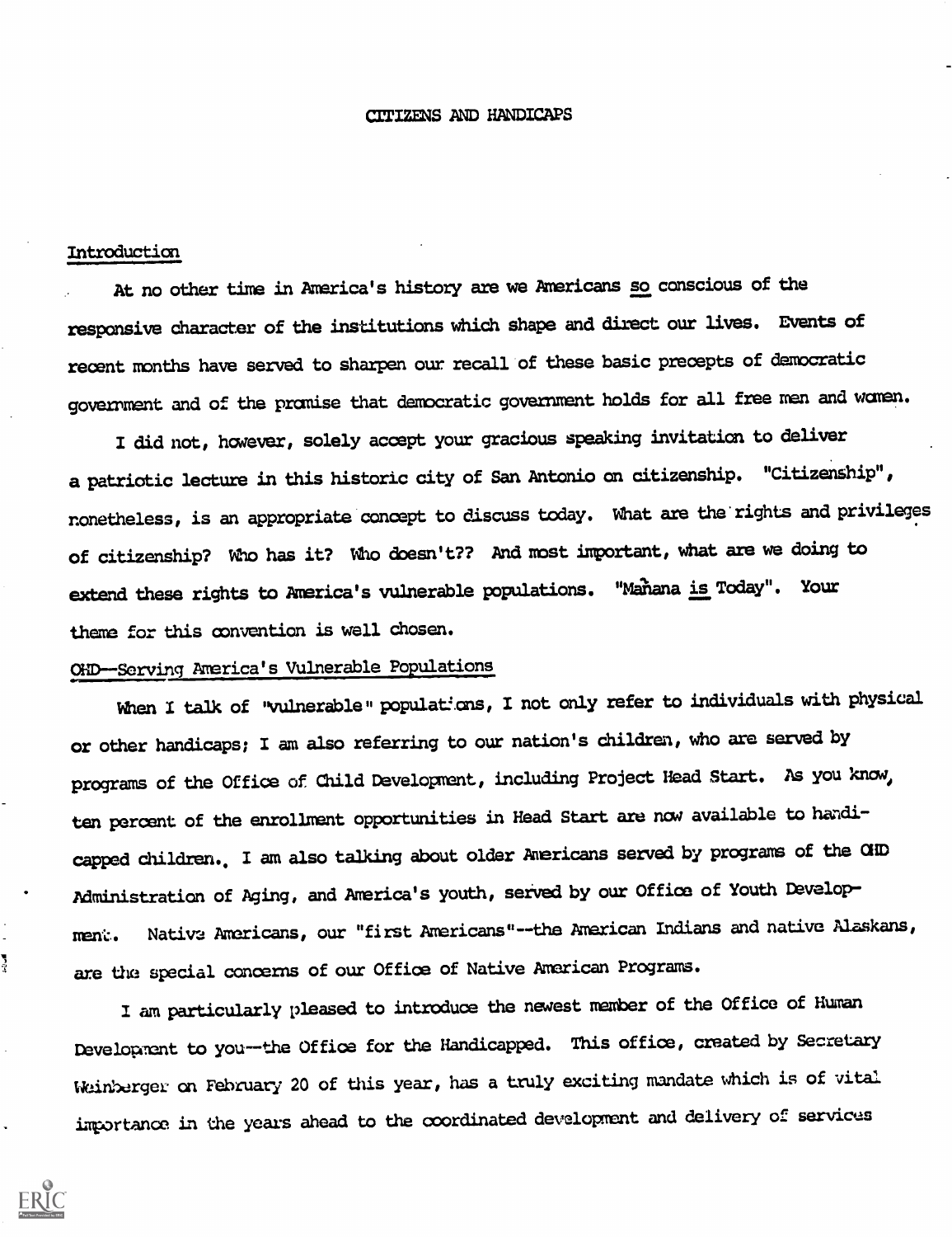to handicapped Americans. The Oifice for the Handicapped will perform five needed functions related to HEW's many and varied programs for the handicapped.

First-------It will prepare a long-range projection for the provision of comprehensive services;

Second -- It will continually analyze the operation of HEW programs and, evaluate their effectiveness;

Third-----The office will also encourage coordination and cooperative planning among HEW programs;

Fourth-----It will develop ways to promote the utilization of research findings and the adoption of exemplary practices; and,

Fifth-----lhe office will provide for a central clearinghouse for information

and resources available to handicapped persons.

Let's look nore closely at the challenge this new Office faces in light of the broader domestic role HEW plays today. The Department of Health, Education and Welfare administers more than 300 categorical programs authorized by Congress. The agency carries out its domestic mission through a range of partnerships--national, state, and local-involving both public and private agencies and organizations. About 90 cents of every HEW dollar goes back to the states, cities, universities, private research groups and to many other non-federal agencies. Much of this funding is "seed" money. State and local matching funds often equal or exceed the Federal share. To index departmental Trowth, I need only point out that the HEW budget has gram from \$7 billion in Fiscal Year 1954--our first year of operation--to a proposed \$111 billion budget for FY 1975. This is a 1600 percent increase!--far outstripping the rate of growth of the U.S. Gross National Product. HEW is now the highest funded cabins t-level department. This fact is not widely reported, but how the Federal pie is sliced obviously has a great deal to say about a functional shift in America toward domestic priorities. This \$111 billion figure, by the way, is contained in the President's proposed budget for Fiscal

Z

÷,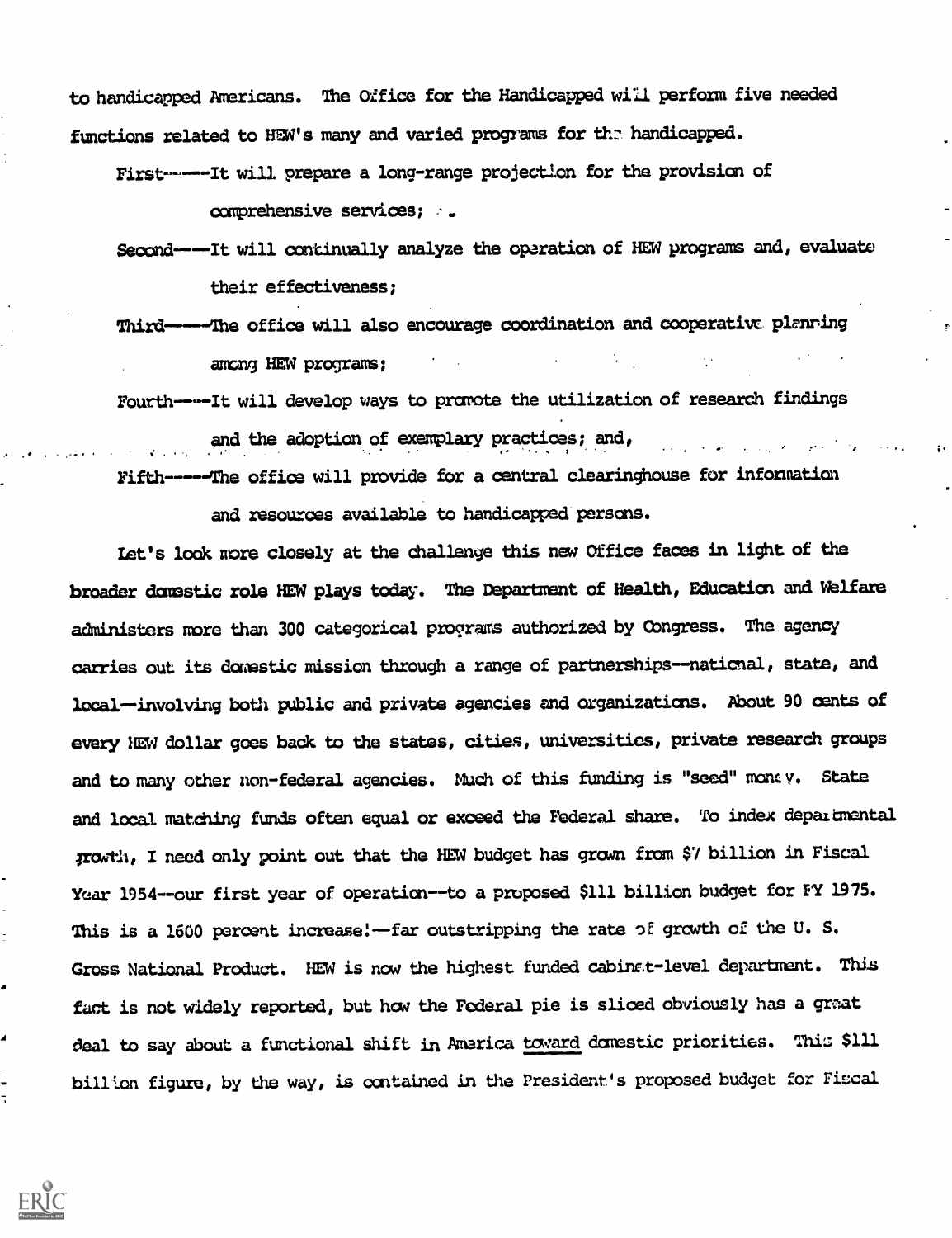Year 1975. It represents over one third of the entire Federal Budget.

The HEWdenestic mission is varied and complex. Part of this mission involves the delivery of health, educational and public assistance services to handicapped persons. However, the scope of agency concerns with handicapping conditions is reflected within more broadly conceived program areas such as maternal and child health, child devalopment, mental health, public health, education and rehabilitation, To illustrate, preliminary research by the Office for the Htndicapped has disclosed that at least 77 HEW program elements target upon the provision of services, training, research, income maintenance, and facilities construction for program development in the handicap field. These activities are administered by the Departnent's constituent agencies --the Public Health Service, Social Security Administration, Office of Education, Social and Rehabilitation Service, and the office of Human Development. Hai do we bring together fragmented programs into a cohesive Departmental program for handicapped Americans?

The problem of cerebral palsy, for example, does not fall exclusively within the province of any one HEW operating agency. It is not exclusively a "health" problem or an "education" problem or a "welfare" problem. Aspects of each are involved: obstetrics, pediatrics, neurology, special education, public education, teacher training, rehabilitation services, residential and day care, public assistance, psychopharmacology, audiology, and the list goes on. Clearly, the Office for the Handicapped has a critical role to play in the coordination of present departmental comitments to crippled children and to children with other handicaps. Simply pointing out to consumers where to look for existing resources in HEW is an important coordinating role!

"The Goal is in Sight" (Which One?)

The second half of this conventions theme is also well chosen: "The Goal is in Sight". Your theme is well chosen, but I would say to you: Which goal? Are we not

3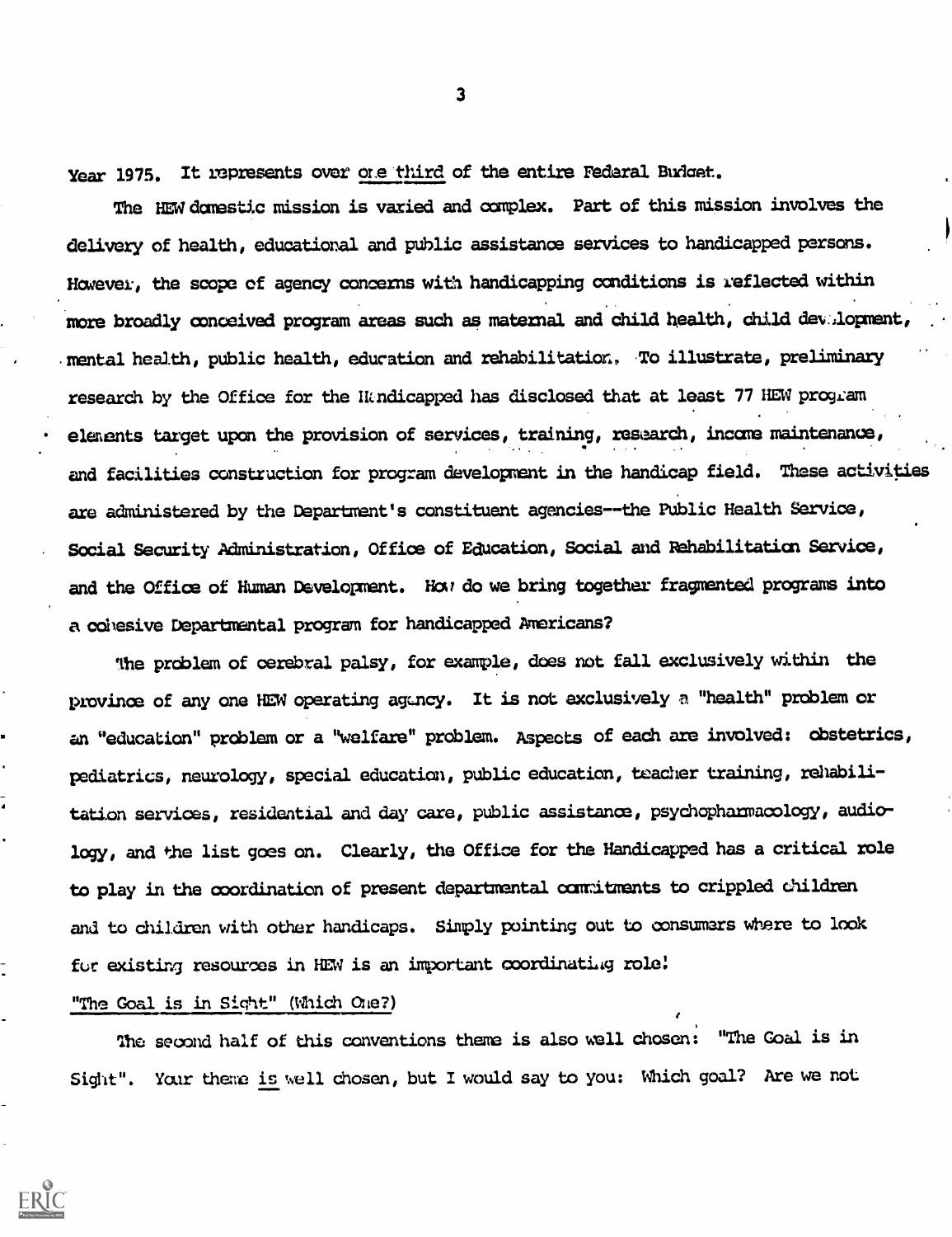really talking about the rights and privileges of citizenship? Can we really talk in terms of any other one goal which expresses both our compassion for our fellow man and our commitment to redress the abridgement of human rights? I believe we cannot.

Therefore, to me, the theme of this conference means that the civil rights of handicapped Americans must be pursued with deliberate speed.

 $\mathcal{L}^{\mathcal{L}}$  and  $\mathcal{L}^{\mathcal{L}}$  are the set of the set of the set of  $\mathcal{L}^{\mathcal{L}}$ 

#### . Citizens and Handicaps

Western man traces the origins of the concept of "natural" equality to Greek philosophy. Assertions of natural equality caused modern man to become uneasy about the institution of slavery. Indeed, "Bights of Men" were fundamentally connected with the French and American revolutions and the U. S. Civil War. A dogmatic outcome of the . American Revolution, as you know, was a constitution setting forth both expressed and implied rights of citizenship.

Our Constitution, then, is the cornerstone of American democracy. And if we are going to tell people that "Manana is Today" for the handicapped, we best base our logic upon this document. For example, consider the Eighth Amendment. This amendment provides that:

> "Excessive bail shall not be required, nor excessive fines imposed, nor cruel and unusual punishment inflicted.

"NOR CRUEL AND UNUSUAL PUNISHENT INFLICTED"

lets apply this doctrine, by example, to a poorly visible segment of American society. Approximately 200,000 American citizens reside in public institutions for the mentally retarded. Seymour Sarason\* has observed that U. S. residential services for the retarded have consistently housed large numbers of people in one place where staffing was provided by a variety of professional and custodial personnel. Mental retardation literature, in fact, is replete with contentions that many institutionalized persons do not receive "treatment", but rather they are incarcerated for no crime and warehoused to be hidden from public view and from public accountability.

A scholar of distinction in mental retardation at Yale University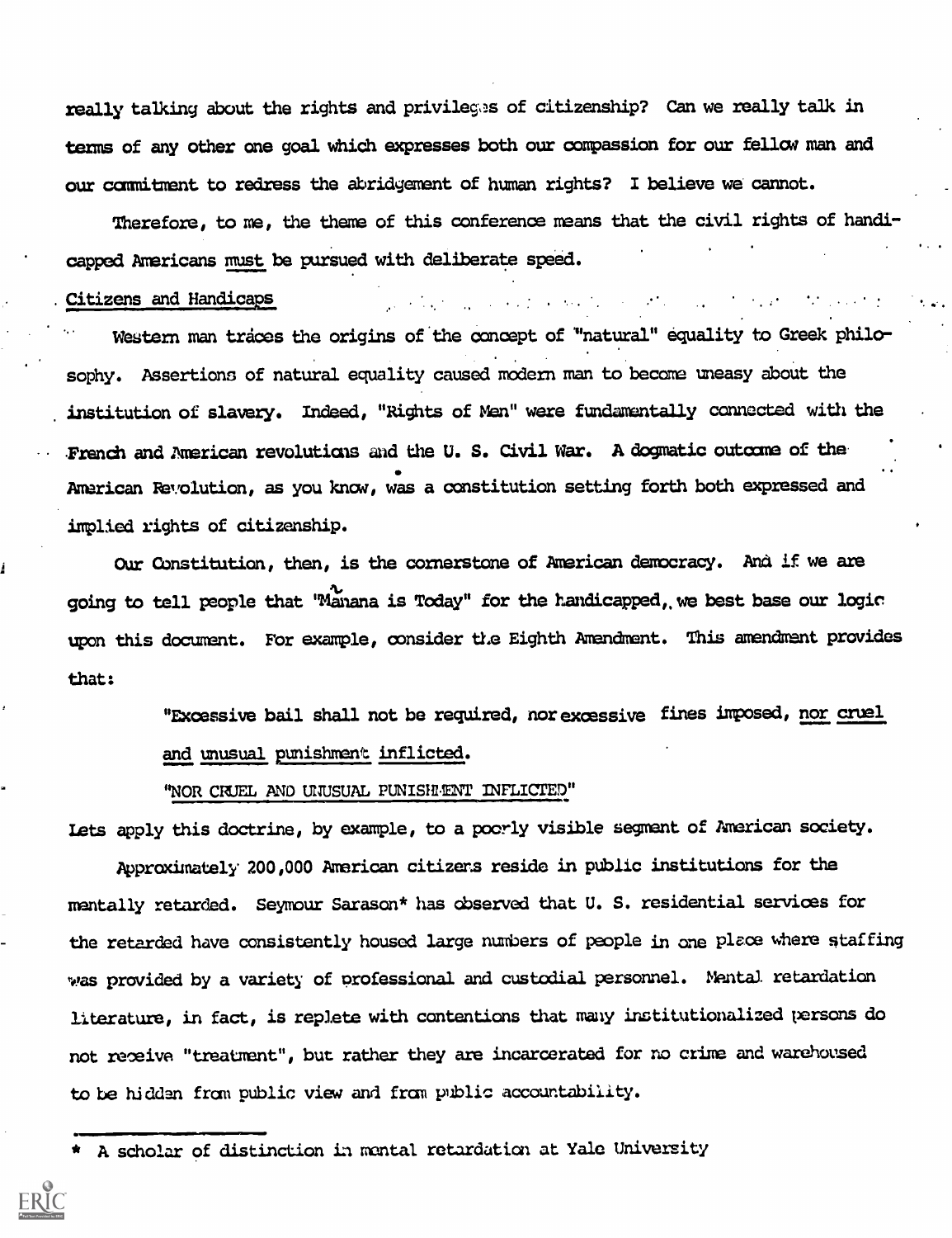Cruel and unusual punishment? The daily maintenance expenditures for large or exotic zoo animals. often exceed institutional maintenance expenditures for human beings. Furthermore, the retarded resident must post as symbolic "bail" a satisfactory IQ score and adaptive behavior to qualify for most treatment or educational programs. Need I elaborate further to demonstrate the constitutional inequity present here? I think not. On February twenty-first of this year, the U.S. Department of Justice filed a law suit. in a district court which seeks to affirm the constitutional right to proper and humane care for institutionalized residents of the Rosewood State School. This action .represents the first time that the Federal Government has brought suit on its awn in these matters, although it has joined with other plaintiffs in similar cases in three other states. The Justice Department cited the Eighth Amendment as a rationale for intervention.

Continuing this line of reason, on July twenty eighth, 1868, the ink was not yet dry on the Emancipation Iroclamation, the states ratified the Fourteenth Constitutional Amendment. This Amendment defines "citizenship". I quote:

> All persons born or naturalized in the United States, and subject to the jurisdiction thereof, are citizens of the United States and of the state wherein they reside. No state shall make or enforce any law which shall abridge the privileges or immunities of citizens of the United States; nor shall any state deprive any person of life, liberty, or property, without due process of law; nor deny to any person within its jurisdiction the equal protection of the laws.

Although virtually all state constitutions provide education as a fundamental right guaranteed to the children of their state, many states have enacted statutory law enabling school authorities to exclude handicapped children from free public education. Here is a telling example: In 1919, the Wisconsin Supreme Court considered the case of an academically capable crippled child who produced, and I quote from the State position-"a depressing and nauseating effect on the teachers and school children".\* The child drooled. The Court upheld the State's position, the child was excluded from the educational program. However, Attorney General La Follete reexamined this case in 1967 and determined this denial of educational opportunity to be an illegal practice. \*Beattie vs Board of Iducation, (172 N.W. 153, 169, Wisconsin 231)

ť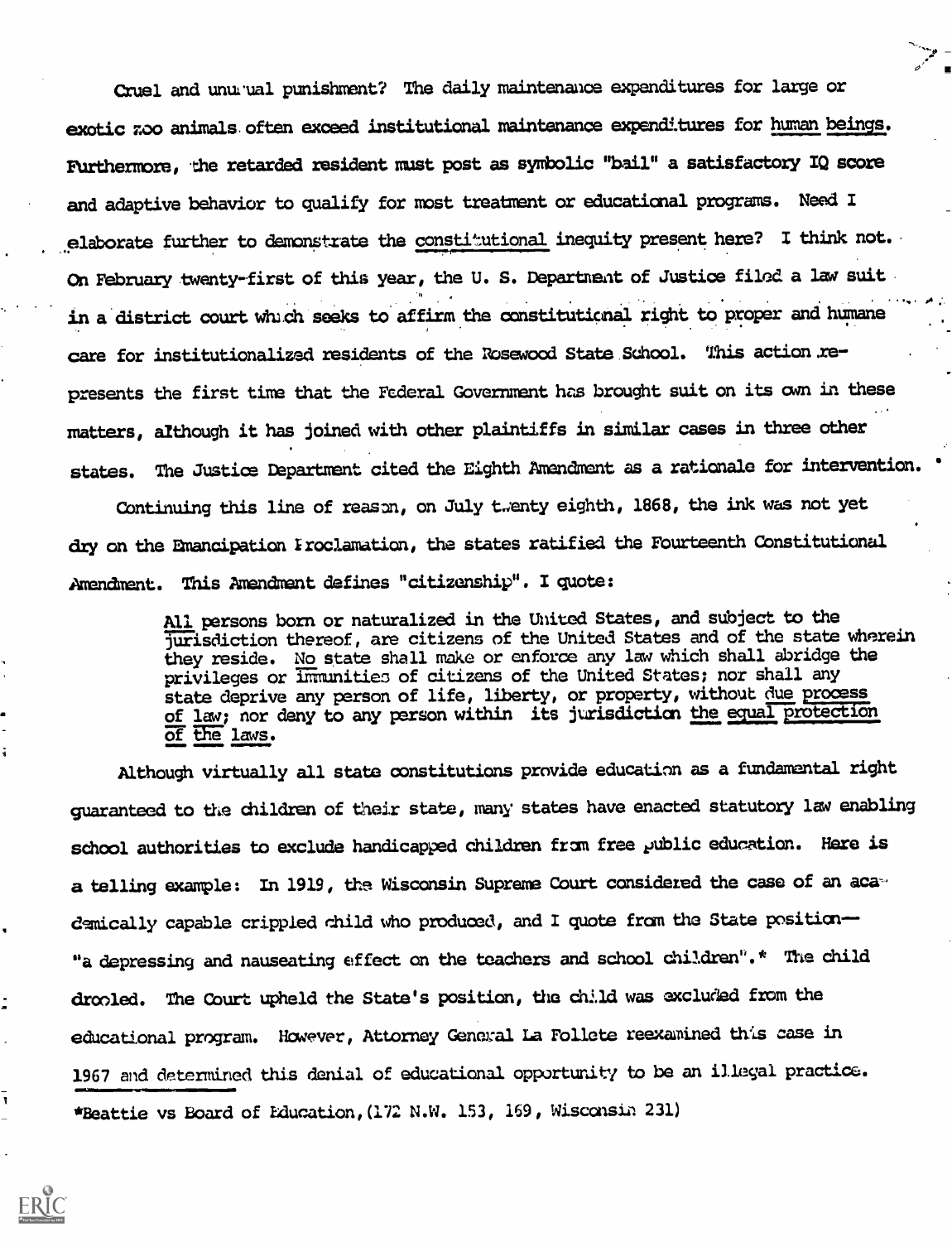Judicial interpretations on the constitutionality of school exclusion in recent years have shed considerable light upon the right to an education. I am informed that there are now 46 pending and completed Right to Education suits in 27 states. These cases issue from an infringement of the concommitants of citizenship as defined in the 14th Amendment to the United States. Constitution. A. state may not merely undertake to educate sane of its children; it must educate all children. This is reasonable and just because all children learn. The handicapped child is entitled to the educational opportunity to reach his fullest potential and this maxim applies to the multihandicagped, bedfast resident on the back ward of a state institution.

Time does not permit me to fully discuss the propensity, for discrimination in the identification of the pseudo-handicapped child. We all know that many special education classes are abundant reservoirs cf minority children who have been improperly labeled "handicapped". We must learn to mellow our haste for so-called prescriptive intervention because a child brings a different cultural bearing to school with him. Again, we find court action in this area stemming from the 14th Amendment right to due process of law.

Momentum--This word best describes the emerging recognition of civil rights for handicapped Americans. In the comig decade, these rights will become fully articulated within the provinces of our judicial system, in our state and feweral legislative bodies, and throughout our federal system. Handicapped Americans, in other words, will achieve citizenship.

## Setting National Priorities--And Frustrations

But, how can we translate this goal of "citizenship" into practice? Pass a law? Issue more court decisions? Convince community leaders it is a wise and just course of action? Many lives indeed are affected by our choices. Although Americans are materially the most abundantly rewarded people on earth, our resources are limited. Our Gross National Product surpasses the incredible sum of one trillion dollars. That is twelve zeros, by the way. Yet poverty exists amidst plenty; many handicapped children go unserved or poorly served, community attitudes toward the poor and the handicapped are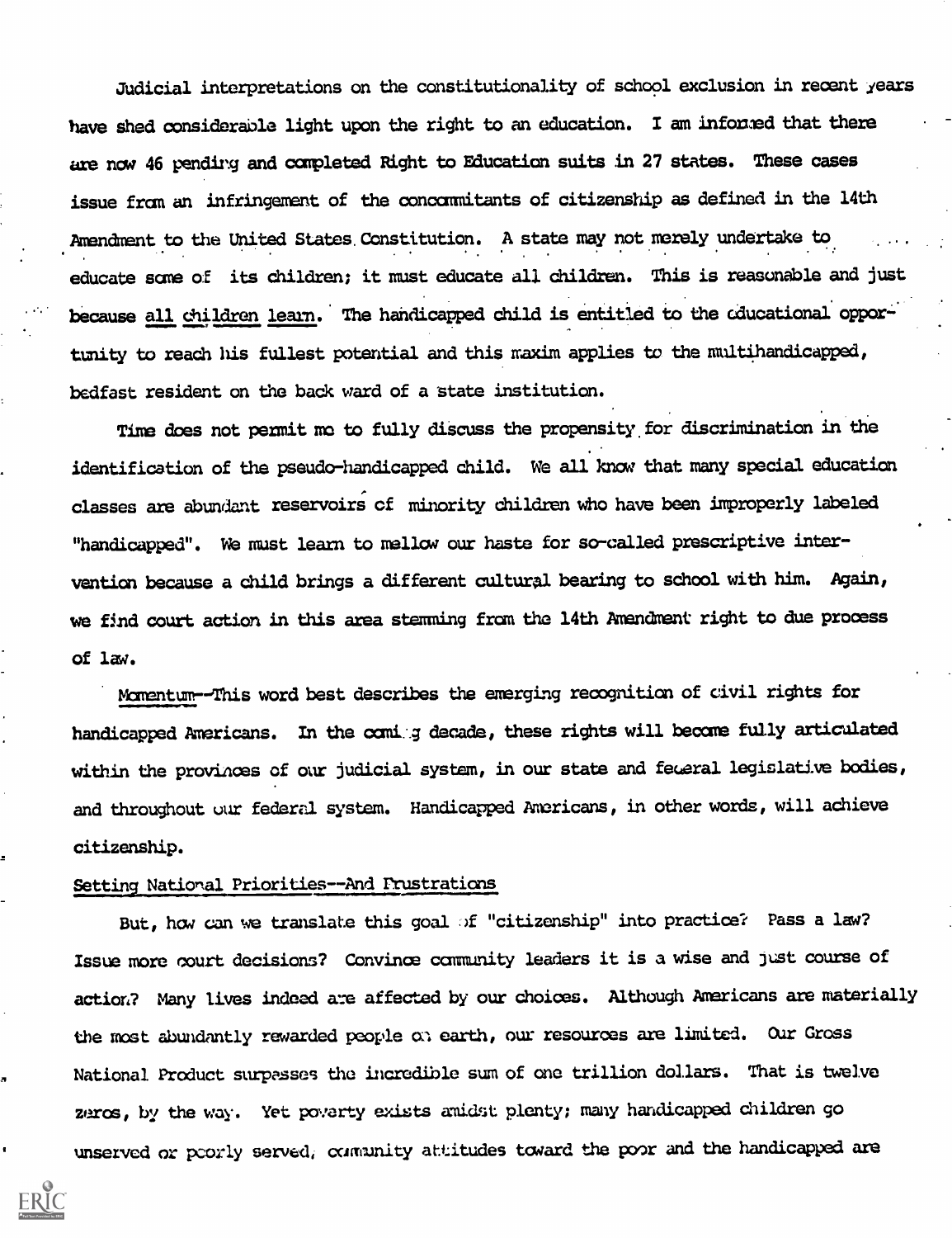often prohibitively rigid. Congress, state legislatures and city councils may adopt new and exciting legislation, but legislation is not a panacea. To be sure, many problems c .be solved with new legisladon. Too often, however, new legislation is a source of frustration and dissappointment because it merely publicizes a need without creating. either the means or the resources for meeting it. De Togueville reminds us that "Patiently suffered evils become unendurable when the expectation of escaping them crosses men's minds. Abuses removed call increasing attention to the now more galling ones that remain."

"The Goal is in Sight"? -let us not forget De Toqueville's "in-sight" into the American character.

# Coal's for the Seventies

I recently spoke at the annual convention of another association of individuals concerned with, the well-being of the handicapped. During my talk I offered eight program objectives for the handicapped services field curing the 1970's. I believe these goals are sub-objectives to be achieved as we pursue the goal--that of citizenship objective for all Americans with handicaps. Let me share these objectives with you:

```
First------ The enacoment and implementation of comprehensive, inexpensive
              health care for all Americans;
```
- Second---- The availability of quality child development services from birth for all infants and "children at risk" of handicapping conditions.
- Third----- Continued progress in reducing poverty in America: We know that poverty and handicap are comfortable bedfellows. We shall se far-reaching changes in welfare reform;
- Fourth------ Uniform access to free, public education for severely handicapped children, many of wham are denied entry into public educational settings;

Fifth---- Substantial commitments on the part of Federal and state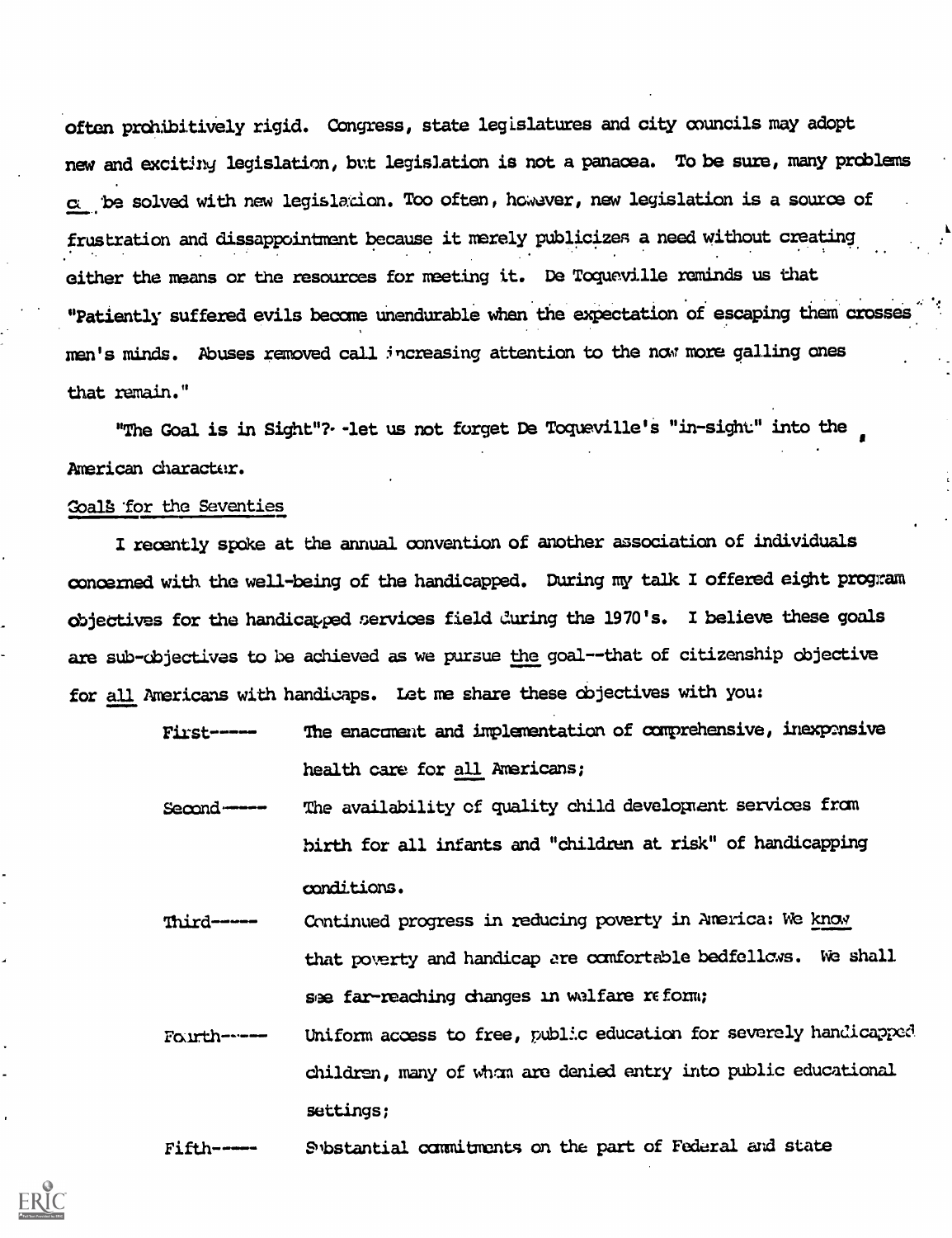governments for deinstitutionalization. These commitmentslegislative, judicial, and ministerial-will be wed to reasonably adopted standards for institutional and community living systems, to manpower training, and to the findings of epidemiological research;

Sixth---- A significant reduction in the infant mortality rate. The United States presently ranks 13th arong the nations of the world. Our rate is 18.5 per 1,000 live births. This must be improved if we are to prevent handicaps;

Seventh----- Increasingly intense advocacy by handicapped people themselves in dramatizing civil rights for this disenfranchised minority; and,

Eighth----- Improvements in the adoption of presently devised remadiation techniques in special education, audiology, preventative relicine, and other disciplines.

## Summing Up

ì

The Easter Seal. Society's role in facilitating the achievement of constitutional rights and programmatic objectives for the handicapped is a <u>fundamental</u> one. Your role is to advocate for the development of public responsibility for the education and treatment of citizens with handicaps. Together, we must create processes of rational decision-making which determines how best to set public priorities and allocate resources. Where public programs are absent or not fully developed, the Society must continua to provide direct sarvices, support research and educate the public---particularly the public at the oommunity level, where compliance is critical. The Easter Seal Society must also continue to gather and deploy human and finiancial resources beyond the boundaries of the general tax revenues and service delivery systems which restrict and define the scope of public activity.